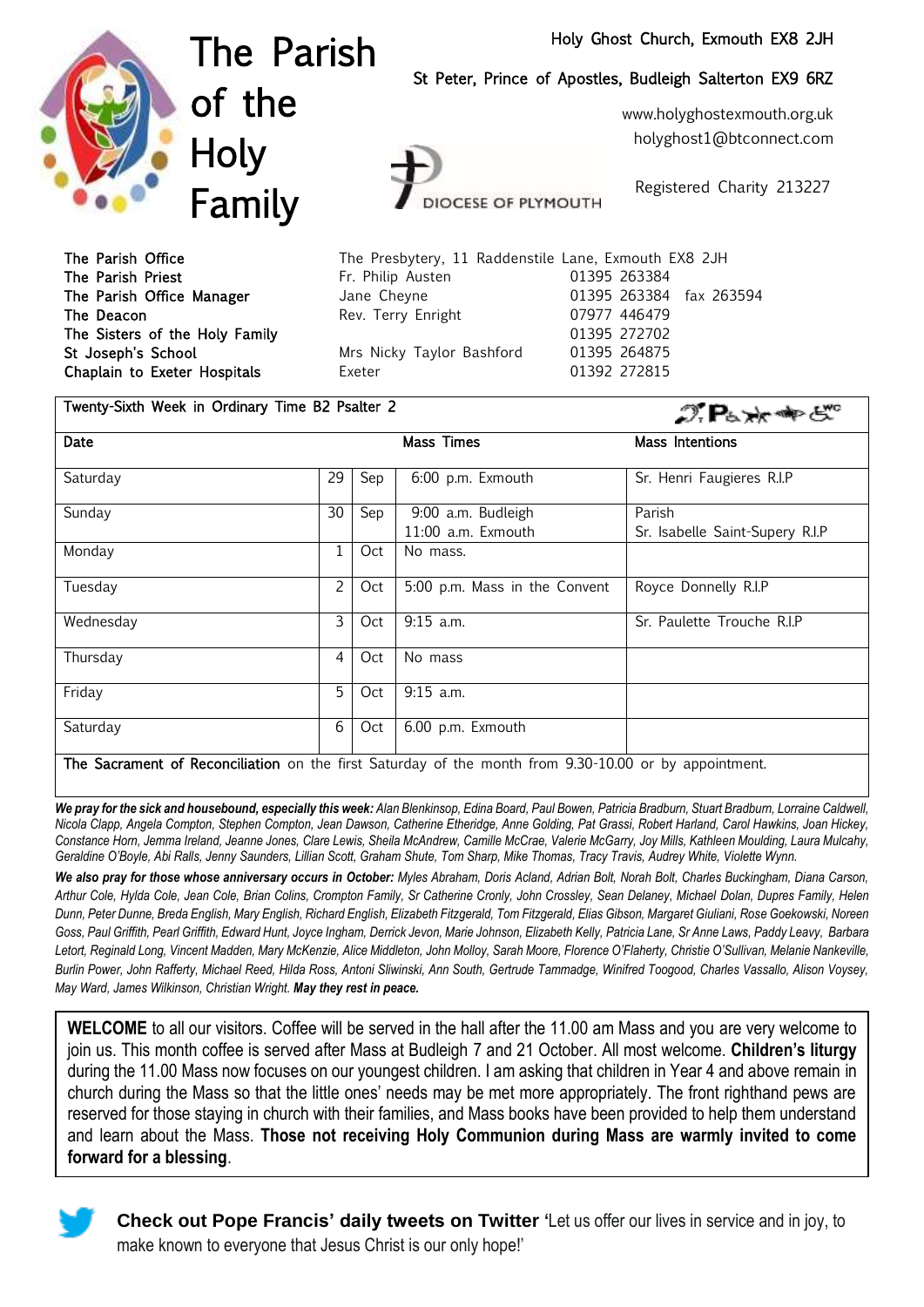

**CAFOD Family Fast Day: Friday 5 October** - On Family Fast Day, CAFOD invites us to share in the abundance that God has given us. We are asked to fast, pray and give to help people like Longora, who lives in a remote village in Uganda. The area is so hot and dry, people used to struggle to get enough clean water to survive. Thanks to the generosity of parishioners in England

and Wales, CAFOD has made sure Longora and her neighbours now have a reliable supply of clean, safe water. On Family Fast Day (Friday 5 October), CAFOD invites us to eat simply – perhaps having a bowl of soup instead of a meal – and give the money we save to help people like Longora. Please collect your Fast Day envelope from the church next weekend and return it on the weekend of 6<sup>th</sup> October. Thank you for your support



**A huge thank you to our dedicated teams of church cleaners** who come in and keep Holy Ghost looking clean, tidy and well cared for. Each team come once every two months for an hour and then stay for coffee afterwards. They invite you to come and join them – many hands make light work and the next

team come in on Thursday 4<sup>th</sup> at 9.30 am - can you spare an hour????

**Thank you to those of you who have already booked your place for** *the Advent Day of Reflection on Monday 10th December at Sidholme, Sidmouth. Booking forms are still available for those of you who haven't yet booked and I encourage you to consider taking a few hours during Advent to think, pray and be together. Sidholme Hotel is situated some ten minutes' walk from Sidmouth seafront. It is a beautiful 73* 



*bedroom Georgian Mansion set in 9 acres of landscaped gardens; built in 1826 by the Earl of Buckingham for his wife, it is a Grade II listed building steeped in history. The day will start at 9.30 am with morning coffee, lunch will be provided and we will finish at 4.30 pm. The cost of the day is £18.50. Please pick up a booking form and return ASAP to guarantee your place. Cheques should be made payable to PRCDTR Holy Family Exmouth. I look forward to seeing you there!*



**Fund raising again….. please can you provide us with luxury items for prize hampers? We need bottles, luxury food items, crackers, cheese biscuits, chocolates, Christmas preserves, etc. etc.** These can be dropped into the parish office please as soon as you can so that we can start assembly the hampers for our annual *'Seasonal Sale'* which will take place on Sunday 25<sup>th</sup> November, following the 11.00 am Mass. You will be able to buy your Christmas cards, cakes, produce etc. and enjoy refreshments. We will also draw our prize raffle squares which will go on sale in the autumn. Meanwhile I am asking your help – please think ahead and start planning. Can you make jam, marmalade,

chutneys etc.? Can you help on the day? Have you a fund raising idea for the day? This is always a great parish occasion and I encourage as many of you as possible to help, be involved and join us on the day.

**All are welcome…… come and see…..**

**Gospel Sharing** on Thursday evenings throughout the year 7pm to 8.30pm in the Cloister and a warm welcome awaits you. **Craft Club** –This lively group meet regularly once a month, usually on a Saturday morning – next meet Saturday 20<sup>th</sup> October at 10.00 am

**The Men's Lunch Club** meet every  $3<sup>rd</sup>$  Thursday of the month at the Powder Monkey at 12.30.

**'Ladies that Lunch' once a month** – watch this space for the next date!.

**Our Knit, Natter & Book Club Chatter Group** are a very friendly lot and invite you to come and join them for a coffee and to see just what they do each month. They generally meet on the 1<sup>st</sup> Monday afternoon of the month in Holy Ghost hall at 2.00 pm. Just drop in or speak to Bernadette Simmons or Maggie Raby who will be happy to tell you about the group. **FAITH & LIGHT** next full meeting will be on 15<sup>th</sup> October

**CAFOD Coffee Morning** on the second Tuesday of the month in Holy Ghost Hall

UCM –Meetings twice monthly on the 1<sup>st</sup> & 3<sup>rd</sup> Thursday afternoons of the month at Holy Ghost, welcoming a variety of speakers. UCM –Meetings twice monthly on the 1st & 3rd Thursday afternoons of the month at Holy Ghost, welcoming a **variety of speakers**. The Meeting on the 4th October welcomes Eric Bennett who will be demonstrating cake icing. All welcome. **Chillout@church.** Our young people's group – check out the website for full details or see **<https://www.instagram.com/confirmation2018/>**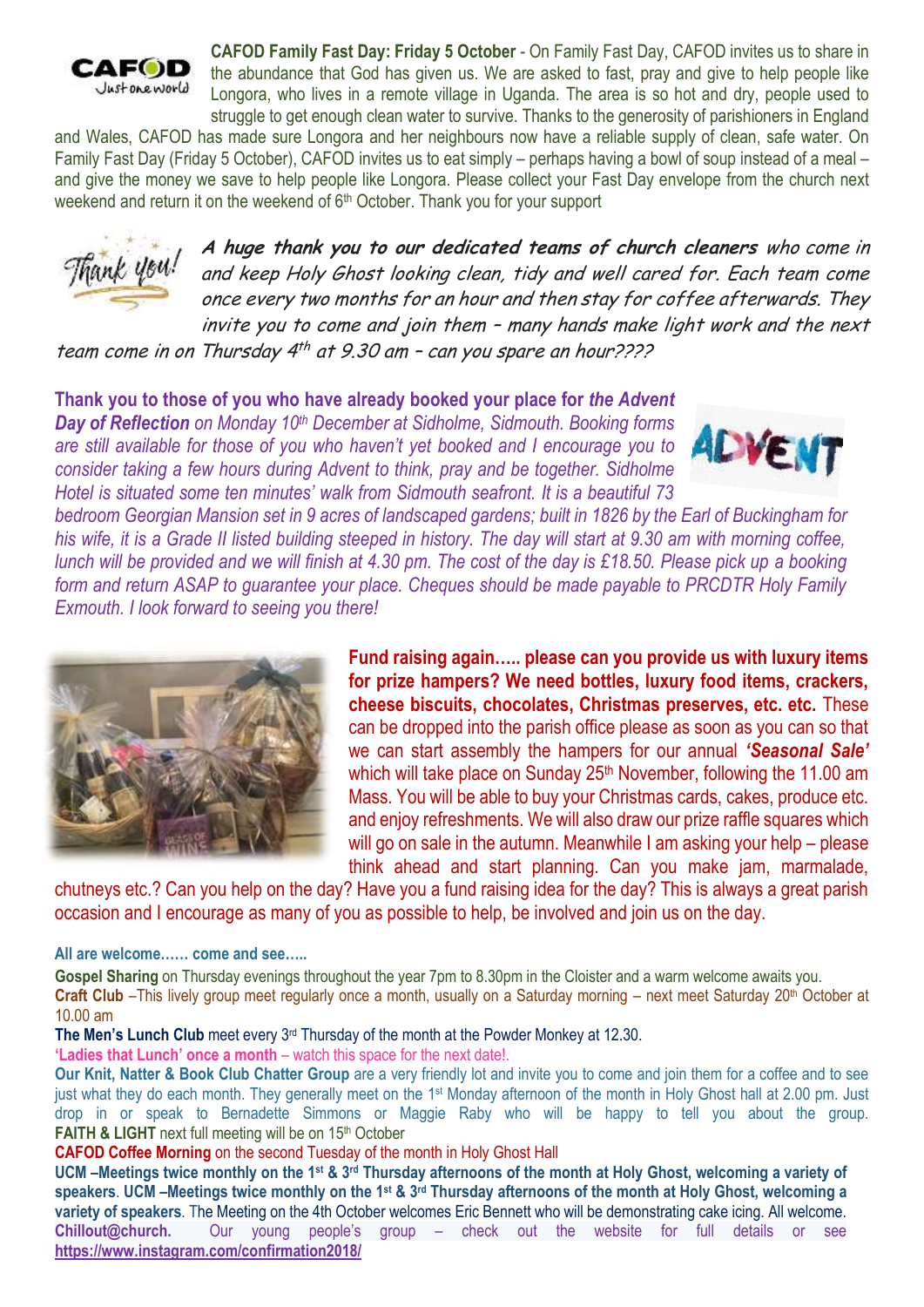**Open Door Exmouth** is looking for volunteers to fill various roles in the Cafe which runs from 9.30 to 3.00 pm on Monday, Wednesday and Friday. Do call in during these times, or telephone 224218 and ask to speak to Maureen or Sandy.



# DONE UNTO ME

## ACCORDING TO YOUR WORD

## **CaFE DVD exploration of Mary**

### **past and present**

# 1 CHOSEN BY GOD 2 FIRST DISCIPLE 3 MOTHER OF ALL 4 QUEEN OF HEAVEN 5 HELP OF CHRISTIANS



**Five one-hour meetings after 6.30.p.m. Mass**

**Monday October 29th at 7.15.p.m.**

**and**

**Monday November 5th, 12th, 19th & 26th**